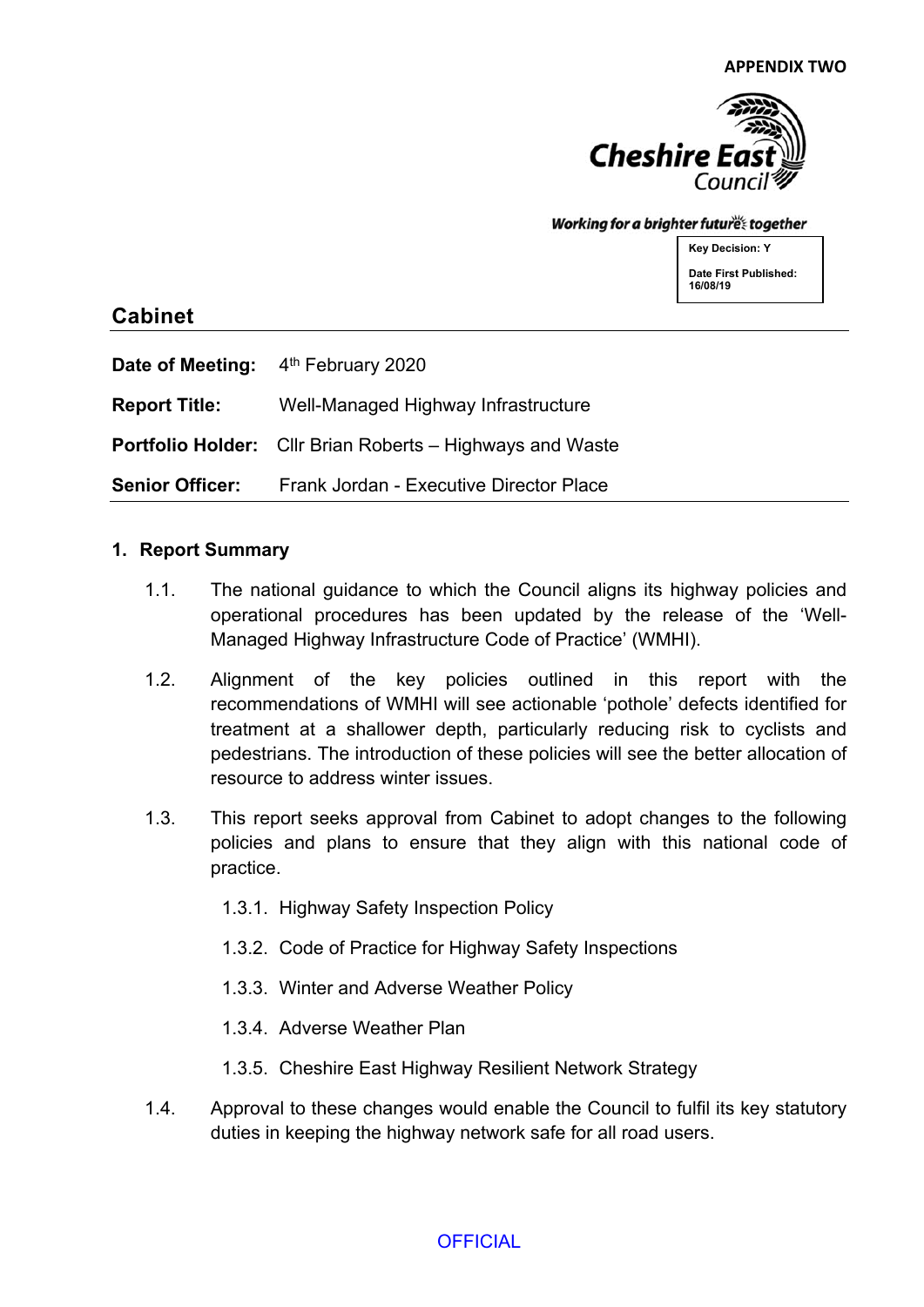1.5. The Appendices referred to throughout this report are available on the Cabinet agenda web page.

#### **2. Recommendations**

That Cabinet

- 2.1. Approve the adoption of the Resilient Network Approach to Highway Safety Inspections.
- 2.2. Approve the adoption of the Highway Safety Inspection Policy 2020, Code of Practice for Highway Safety Inspections 2020, the Winter & Adverse Weather Policy 2020, Adverse Weather Plan 2020/21 and the Cheshire East Highways Resilient Network 2020.
- 2.3. Delegate authority to the Director of Highways and Infrastructure in consultation with the Portfolio Holder for Highways and Waste to make minor operational changes to the Highway Safety Inspection Policy, Code of Practice for Highway Safety Inspections, the Winter & Adverse Weather Policy, Adverse Weather Plan and the Cheshire East Highways Resilient Network Strategy from time to time and as appropriate.

## **3. Reasons for Recommendations**

- 3.1. The guidance ' WMHI was commissioned by the Department for Transport (DfT). It is not a statutory requirement to comply with this Code; however, it is recommended that the Code is adopted into the Council's practice for the following reasons:
- 3.2. The guidance has been identified by the DfT as being best Practice and is seen as a more efficient way to prioritise the highway network for all highway users.
- 3.3. The DfT have made it clear that future maintenance funding through the Local Highway Maintenance Incentive Fund will be linked to compliance with this new Code. Under the banding system used to allocate the incentive funding, Band 1 councils receive no funding and Band 2 councils recieve only 30%. At present Cheshire East are a Band 3 council and receive the full funding allocation of £1.751m.
- 3.4. Under the Highway Service Contract the contractor is responsible for the management of all aspects of third party claims and indemnifies the Council against all third party claims that arise out of a failure to provide a service. As such, the failure to maintain an up to date Policy in line with the new Code could leave the Council liable.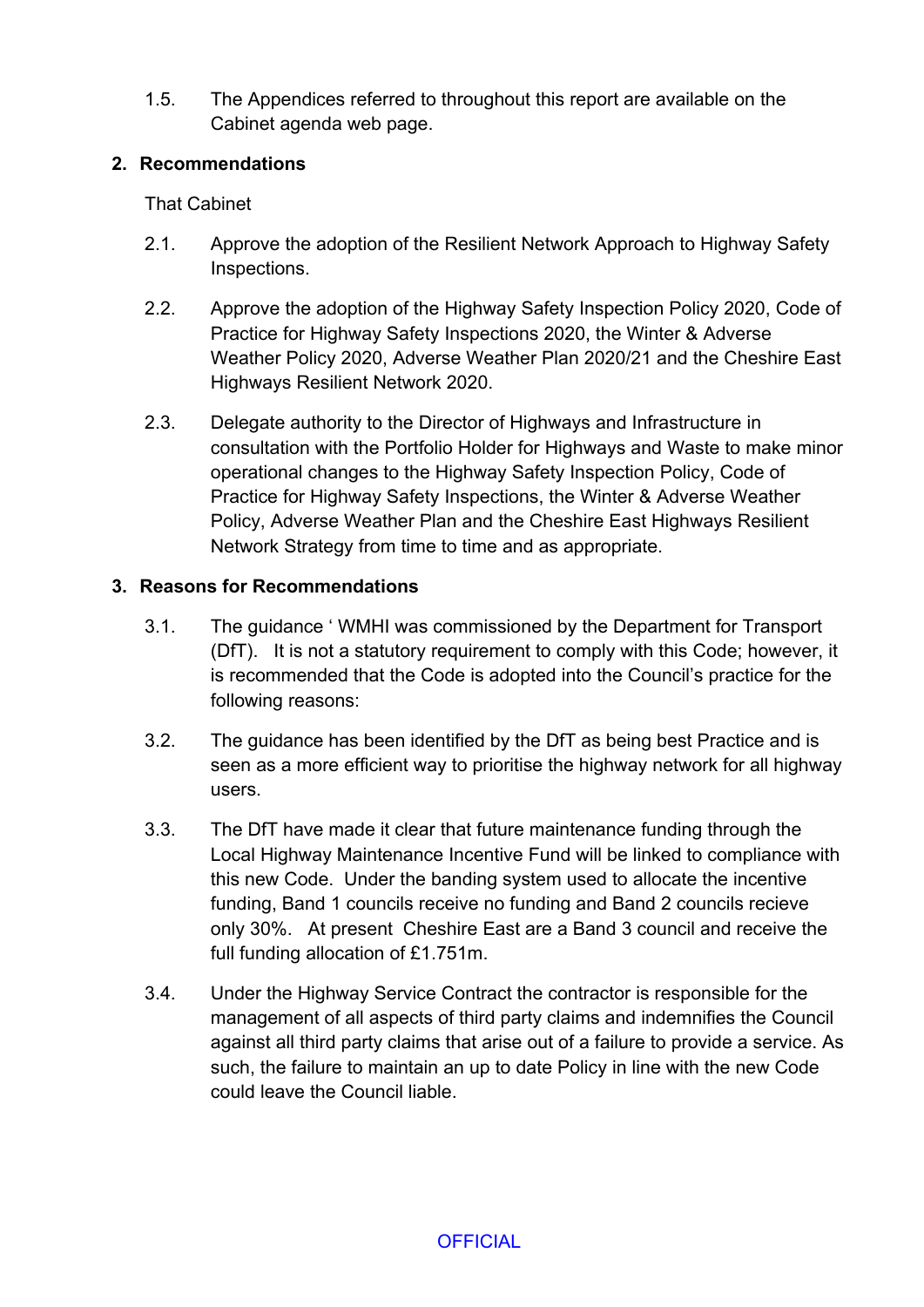## **4. Other Options Considered**

- 4.1. The Council could opt to continue with its current systems for inspections and winter maintenance. However, they do not fully address the risk management approach outlined in the revised Code of Practice.
- 4.2. The Department for Transport have expressed a desire to tie elements of future funding to the implementation of the recommendations of The Code. Failure to adopt the recommendations would likely result in a reduction in funding from Central Government.

## **5. Background**

- 5.1. The documents which form the basis of this report represent the first of the highway service policies and procedures to be reviewed in light of WMHI. The remaining highway service documents are to be reviewed as part of a rolling programme.
- 5.2. In 2016 under the direction of the Department for Transport, the UK Roads Liaison Group replaced the highway management guidance document, Well Maintained Highways with Well Managed Highway Infrastructure.
- 5.3. The revision of national guidance documents has resulted in the Council undertaking a root and branch examination of the policies and processes that it uses to manage the network.
- 5.4. The review identified a number of areas where changes are required to ensure best practice is being delivered. The documents reviewed under this cabinet report cover winter service, highway safety inspections and the resilient highway network.

## **Network Hierarchy**

- 5.5. The Code recommends the development of a Network Hierarchy in order to prioritise areas of the network in accordance with their expected use, resilience and local economic and social factors such as industry, schools, hospitals etc. The approach recommended in The Code looks to move away from the traditional prioritisation of the network by road classification i.e. A, B and C etc. The proposed Network Hierarchy can be found in Appendix 2.
- 5.6. Under the proposed approach, in order to better manage risk, the travelling public will notice busier parts of the highway network receiving greater priority.
- 5.7. The proposed approach will be reviewed regularly to consider additions to the network such as Congleton Bypass. The addition of new roads will change driver behaviour and as such will amend the Network Hierarchy. The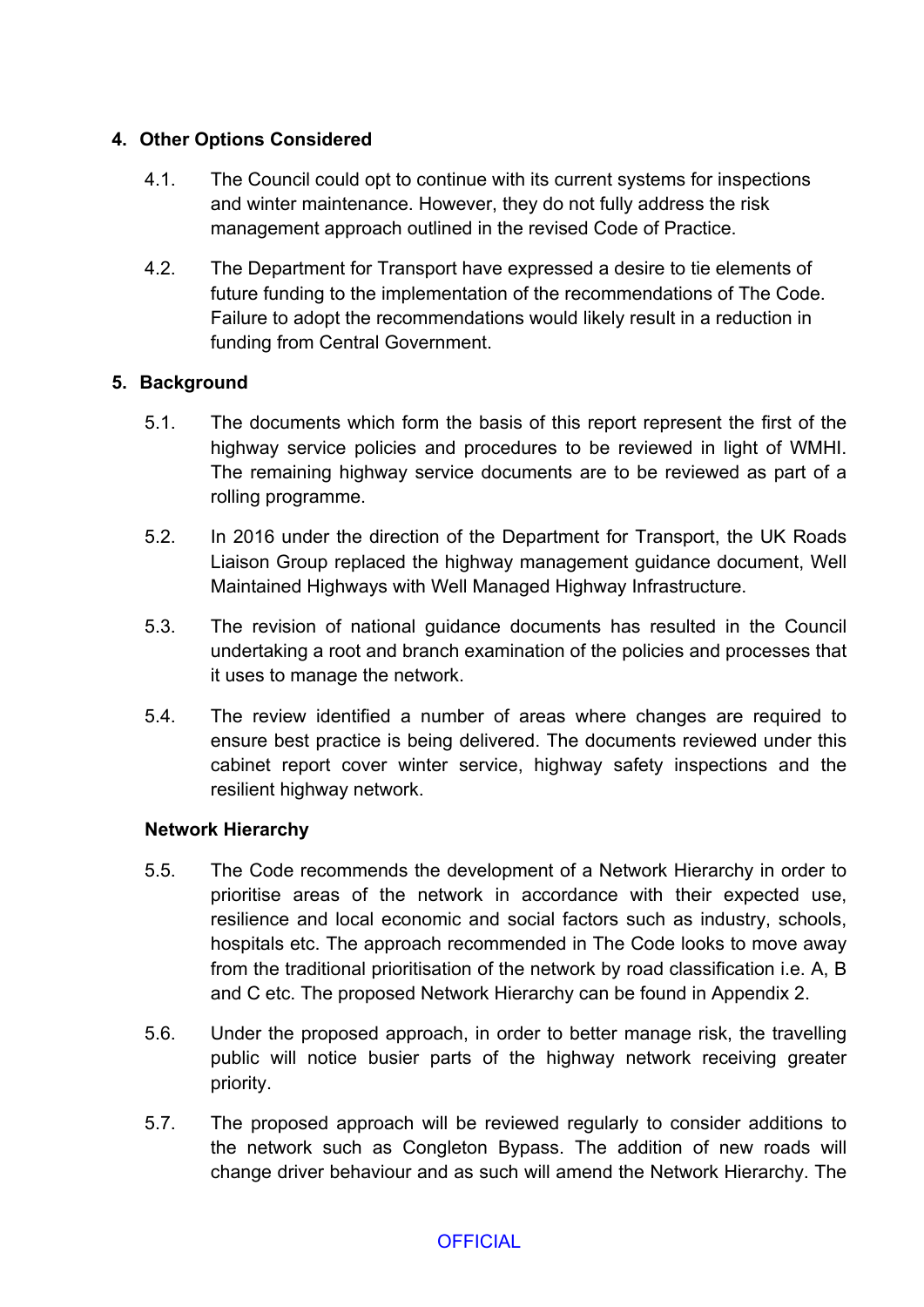proposed approach will also help pave the way for new technologies which will help to deliver a better understanding of highway usage and user needs.

5.8. Under the proposed approach, the greatest priority in the Network Hierarchy is afforded to the Resilient Network.

#### **Resilient Network**

- 5.9. Following the severe weather of 2013/14 the Government commissioned the Transport Resilience Review which was published in July 2014. A key finding of the review was the need for local councils to identify a resilient network to which they give priority, in order to maintain economic activity in times of extreme weather or during disruptive events.
- 5.10. Currently the Council delivers a Resilient Network in line with the current Adverse Weather Plan. This has been reviewed and revised in light of the new Code. The proposed roads shown in Table 1 have been identified as forming an appropriate Resilient Network:

| <b>CEC Roads Identified for Resilience</b> |       |      |      |  |
|--------------------------------------------|-------|------|------|--|
| A34                                        | A5020 | A530 | A538 |  |
| A49                                        | A5024 | A532 | A54  |  |
| A50                                        | A5033 | A533 | A555 |  |
| A500                                       | A51   | A534 | A556 |  |
| A5015                                      | A523  | A536 | A6   |  |
| A5016                                      | A525  | A537 |      |  |

Table 1 – Proposed Resilient Network

- 5.11. A Resilient Network map together with the Resilient Network Strategy can be found in Appendix 3.
- 5.12. The proposed Resilient Network consists of the most important routes in the Borough in terms of connectivity and accessibility and also includes the roads used by Highways England as Emergency Diversion Routes and Advanced Diversion Routes.
- 5.13. The Resilient Network will be regularly reviewed to identify areas for inclusion or removal as the Network Hierarchy evolves over time.

## **Highway Safety Inspection Code of Practice and Policy**

5.14. The proposed Network Hierarchy seeks to amend the current safety inspection frequencies in order to better address risk. When considering appropriate inspection frequencies of the Network Hierarchy, two options have been considered: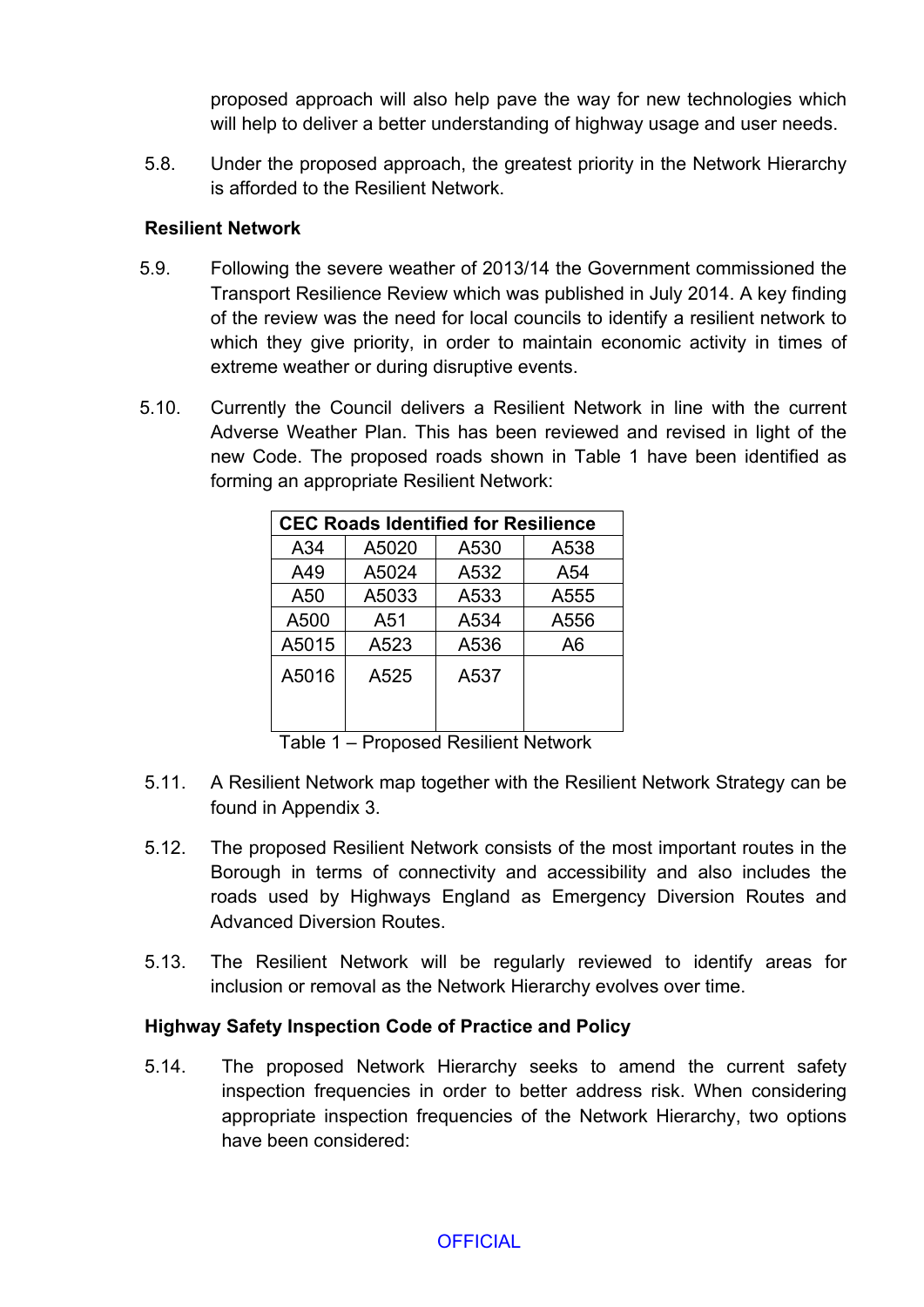- 5.14.1. **Option 1: A Minimal Change Approach to Highway Safety Inspections:** This approach proposes the network prioritisation shown in Appendix 4 and is broadly comparable to the system currently operated under the guidance offered in Well Maintained Highways.
- 5.14.2. **Option 2: A Resilient Network Approach to Highway Safety Inspections:** This approach, detailed in Appendix 4, looks to prioritise resources on the network in terms of risk and importance. With Special Interest Areas (high footfall areas) and the Resilient Network receiving the greatest number of safety inspections.
- 5.15. The proposed approach would see 843km of the most heavily trafficked roads in the Borough receive an increase in inspection frequency and 516km of lesser used routes receiving a lower inspection frequency. Under the proposals, the most important roads in the Borough would receive inspections every month, whereas under the existing arrangements this is undertaken every two months. The Resilient Network Approach better aligns with the inspection regimes of our neighbouring authorities, a key requirement of the new Code.
- 5.16. It is recommended that the Resilient Network Approach is adopted as this aligns closely to the recommendations in The Code and will help to mitigate risk on the network.
- 5.17. Under the proposed approach, in some low risk areas it may take longer for the Council to identify defects; however, members of the public will still be able to report defects that they come across on the highway network, either through the contact centre or the Council's online reporting tool.

## **Response Times and Investigatory Levels**

- 5.18. The proposed approach sees a revision to the response times to the repair of defects. The current code of practice, aims to address the most dangerous actionable defects within 1.5 hours and less dangerous actionable defects within 5 days. The proposed code of practice aims to address emergency defects in 1 hour during the working day and 1.5 hours outside of working hours; however, defects that pose a lesser risk to the traveling public will be repaired between 2 and 20 working days from the point of identification by an inspector. Some defects may be identified to be rectified beyond this if they are covered as part of a programme of works depending on the risks. This will primarily be through larger patching schemes.
- 5.19. The move to this new way of working will mean that works will be able to be programmed with greater efficiency and planning meaning more permanent long term repairs can be delivered. This should, with adequate maintenance funding, reduce the number of defects on the network.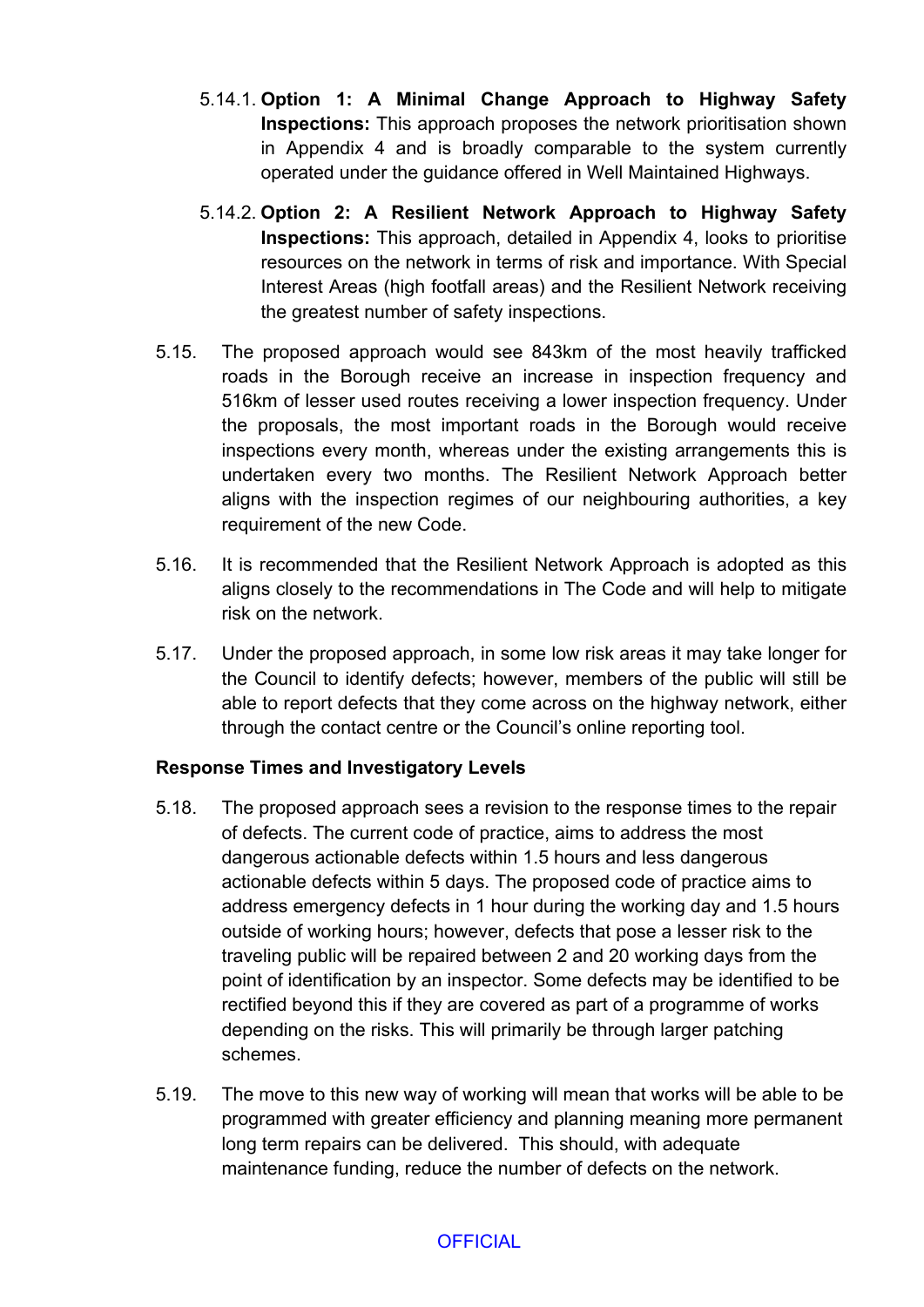5.20. The proposed approach would see intervention levels revised to investigatory levels. Under the current approach defects are actioned at the specific intervention level. Under the proposed approach defects are risk assessed at the investigatory level to determine the risk they pose to the public. Table 2 shows the proposed investigatory levels.

| <b>Defect</b>     | <b>Intervention Level</b><br>under the Current<br><b>Policy and Code</b> | Investigatory<br><b>Level Under the</b><br><b>Proposed Policy</b><br>and Code |
|-------------------|--------------------------------------------------------------------------|-------------------------------------------------------------------------------|
| Pothole           | 50 <sub>mm</sub>                                                         | 40 <sub>mm</sub>                                                              |
| Localised         |                                                                          |                                                                               |
| carriageway edge  |                                                                          |                                                                               |
| deterioration     | 100 <sub>mm</sub>                                                        | 80 <sub>mm</sub>                                                              |
| Footway/Cycleway  |                                                                          |                                                                               |
| defect            | 25mm                                                                     | 20 <sub>mm</sub>                                                              |
| On carriageway    |                                                                          |                                                                               |
| marked cycle lane |                                                                          |                                                                               |
| defect            | 50mm                                                                     | 20 <sub>mm</sub>                                                              |

Table 2- Comparison of intervention and investigatory levels

- 5.21. The proposed use of investigatory levels should see individual actionable defects on the carriageway for a reduced amount of time and this would reduce the level of risk to the travelling public. In addition, the reduced investigatory levels should reduce the amount of unseen long term damage a defect inflicts upon the asset.
- 5.22. Approval of the proposed approach to Highway Safety Inspections would see the new way of working implemented by June 2020.
- 5.23. Details of the proposed Highway Safety Inspection Policy and Highway Safety Inspection Code of Practice can be found in Appendix 5.

## **The Winter and Adverse Weather Policy and Plan**

- 5.24. Currently the winter service is delivered in accordance with Well Maintained Highways. The routes treated date back to the days of Cheshire County Council.
- 5.25. At present, the Council treats around 1120km of the 2700km network (41%).
- 5.26. The Council also engages in cross boundary agreements where roads in other council's areas are treated in return for the treatment of roads in Cheshire East. These agreements are undertaken to deliver route efficiencies. The Council presently treats 58km of other councils' roads with 19km of the CEC network treated in return. Under the WMHI winter route optimisation exercise, these cross boundary routes will be reviewed and dialog has begun with the neighbouring authorities to discuss these changes.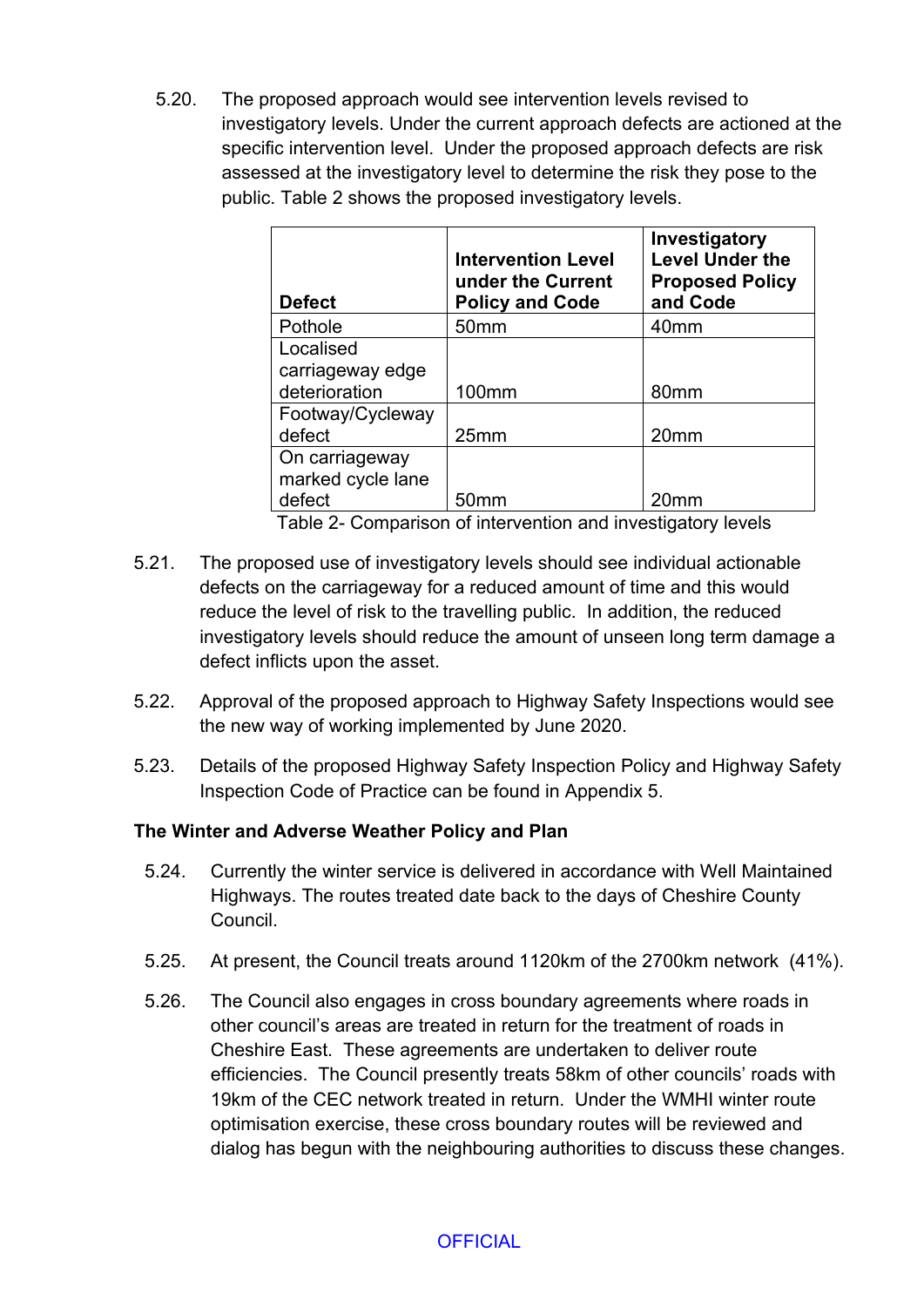- 5.27. The Code recommends that 'local policies and service levels should be developed as far as reasonably possible with users and key stakeholders and should also be based on a risk assessment to define the scope of the service'.
- 5.28. The proposed winter treatment network has been developed using a risk based process to take into consideration local risk factors including usage, local amenities, vulnerable users, public transport and local risks such as steep gradients, cold spots and other known local issues.
- 5.29. Each section of highway within the Borough has been risk assessed in line with the risk assessment pro-forma which can be made available upon request.
- 5.30. This approach ensures a uniform and consistent approach across the network.
- 5.31. As a result of the risk assessment process, 995km out of 2700km (37%) of the highway network has been identified as requiring routine winter treatment.
- 5.32. The proposed approach sees 103km of previously untreated roads added to the network. 892 km of previously treated roads remaining on the network and 230km of previously treated roads removed from the treated network.
- 5.33. Under the proposed approach the Council will retain the services of farm contractors, who in times of more extreme weather may be utilised to undertake winter maintenance to specific routes in the high east of the Borough.
- 5.34. The proposed approach to winter service will require a route optimisation exercise to ensure that the roads identified for treatment are included on driver routes that minimise vehicle mileage. It is likely that the route optimisation exercise will see a small number of roads added to the treated network to aid operational efficiency.
- 5.35. In addition, a grit bin risk assessment has been developed to assess the suitability of locations with regards to the siting of grit bins. This will help to provide communities with self help resources. A copy of the grit bin assessment form is available upon request.
- 5.36. Where roads have been removed from the treated network, a grit bin risk assessment will be undertaken to ascertain if a grit bin is required. Under the criteria of the grit bin risk assessment process these roads will receive an extra weighting due to the loss of service.
- 5.37. All existing grit bins will be assessed against the proposed grit bin risk assessment form to ascertain whether they should be on the network.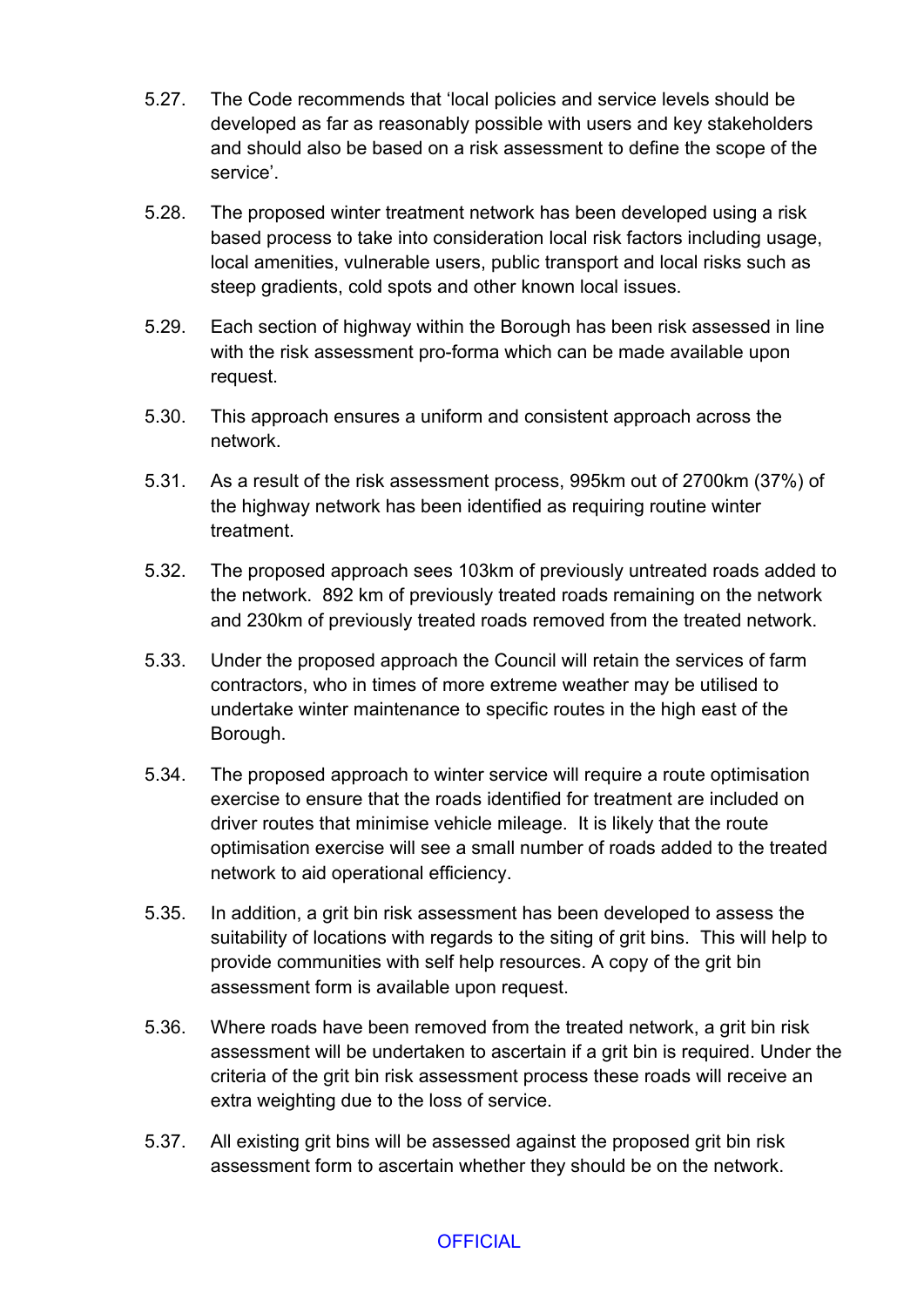- 5.38. Approval of the proposed approach to winter service would see the new way of working implemented for the 2020/21 winter season.
- 5.39. Details of the proposed Winter and Adverse Weather Policy and Winter and Adverse Weather Plan along with the proposed treatment maps can be found in Appendix 6.

## **6. Implications of the Recommendations**

## 6.1. **Legal Implications**

6.1.1. The recommendations of The Code are not statutory but provide highway authorities with guidance on highways management. Adoption of the recommendations within The Code is a matter for each highway authority, based on their own interpretation of local risks, needs and priorities. The Highways Act 1980 covers the legal elements of the management and operation of the road network within England and Wales and as such sets out the statutory duties of highway authorities. This includes the identification and rectification of defects and the provision of winter and adverse weather services. Further duties that the Highway Authority must address are covered under The Railways and Transport Safety Act 2003 and the Traffic Management Act 2004.

The implementation of a new way of working which is in accordance with WMHI should strengthen the Council's defence against third party claims under Section 58 Highways Act and would enable the Council to demonstrate that it is meeting its obligations relating to winter service under Section 41(1A) of the Highways Act 1980 (as amended by Section 111 of the Railways and Transport Safety Act 2003).

## 6.2. **Finance Implications**

- 6.2.1. The proposed approach to Highway Safety Inspections will see an increase in costs to cover the additional Safety Inspector and Driver/Inspector and the increase in defect repairs.
- 6.2.2. The proposed increase in service levels in the Highway Safety Inspection Service Area will be offset by the savings generated by the proposed changes to the winter service.
- 6.2.3. The new approach to comply with The Code is therefore expected to be cost neutral within the highway budget.

# 6.3. **Policy Implications**

6.3.1. In order to comply with the recommendations outlined in The Code, the Council's Highway Safety Inspection Policy and associated Code of Practice for Highway Safety Inspections and Winter & Adverse Weather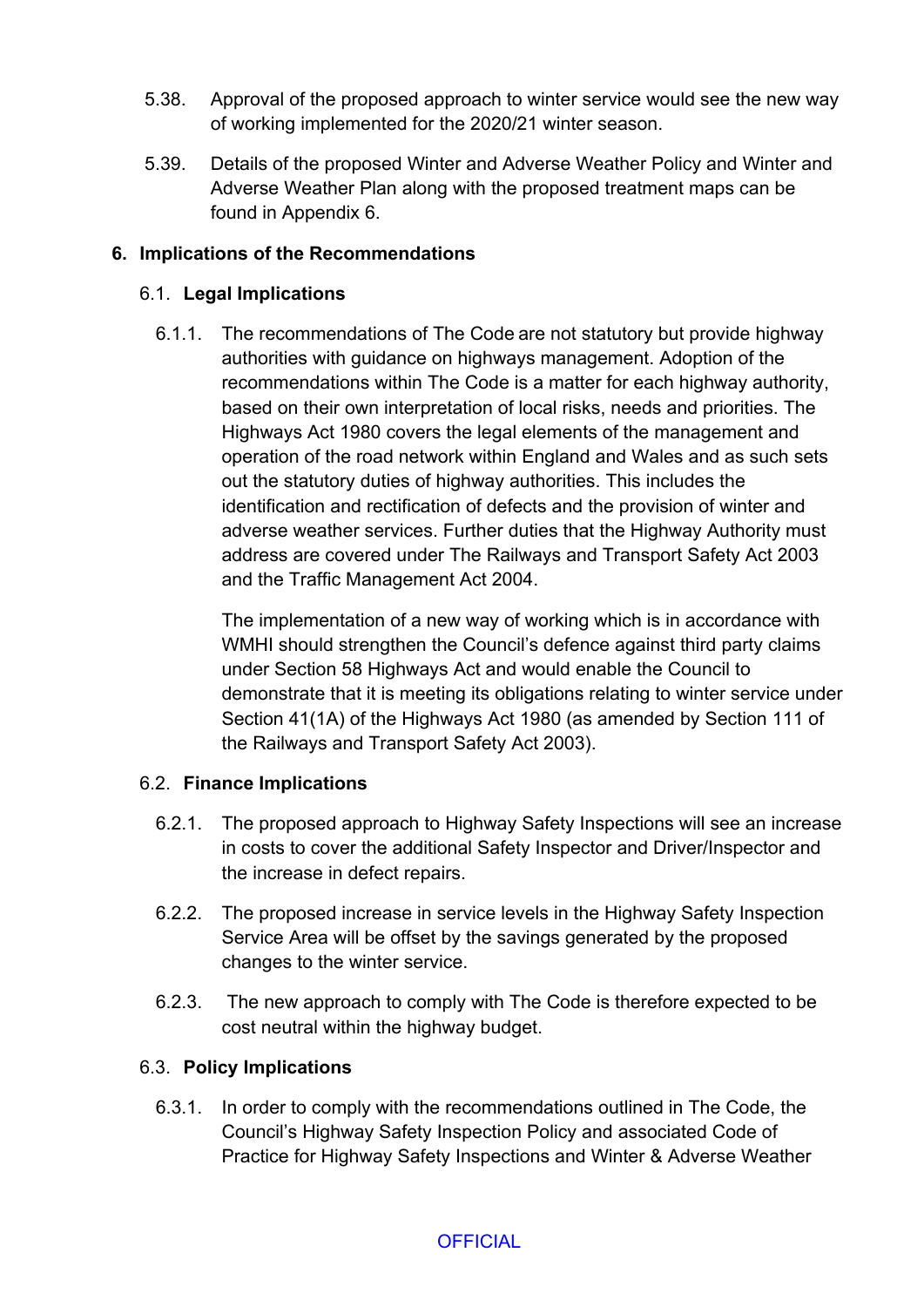Policy and associated Adverse Weather Plan have required updating. In addition a Resilient Network Strategy has been developed.

- 6.3.2. The above mentioned documents have been updated to adopt a new approach to the management of the highways asset that is risk focused and enables prioritisation of resource to address risks.
- 6.3.3. The reviewed approach to delivering highway services will help the Council to deliver the outcomes detailed in the 2017 - 2020 Corporate Plan, specifically Outcome 2 'Cheshire East has a strong and resilient economy', Outcome 4 'Cheshire East is a green & sustainable place' and Outcome 6 'A responsible, effective & efficient organisation'. Furthermore, the approach aligns with our Corporate Values of flexibility, innovation, responsibility, service and teamwork.
- 6.3.4. The adoption of the recommendations in this report will further help to deliver the aspirations of the Local Transport Plan (LTP).
- 6.3.5. Adoption of the proposed approaches would see an annual review of the Code of Practice for Highway Safety Inspections, Winter & Adverse Weather Plan and Resilient Network Strategy to ensure a dynamic approach to the evolution of the highway network.

# 6.4. **Equality Implications**

6.4.1. An Equality Impact Assessment has been completed and can be found in Appendix 7.

## 6.5. **Human Resources Implications**

- 6.5.1. The proposed increase in the frequency of inspection would increase staffing within our Highway Service delivery partner, Ringway Jacobs. This would include the need for 1 additional Highway Safety Inspector and 1 additional Driver/Inspector. An initial increase in defect repairs would require a corresponding increase in operational staff to deliver the works.
- 6.5.2. Some further training will be required for highways staff in order to implement the new way of working.
- 6.5.3. For the winter service, the number of drivers required is anticipated to reduce by between 6 and 12, some of these drivers are sourced through supply chain partners who deliver the service as an additional duty, hence this will not result in redundancies.

## 6.6. **Risk Management Implications**

6.6.1. The approach to safety inspections may see some defects existing on lesser used roads for a longer length of time after identification. However the move to a 40mm investigation level from the current 50mm intervention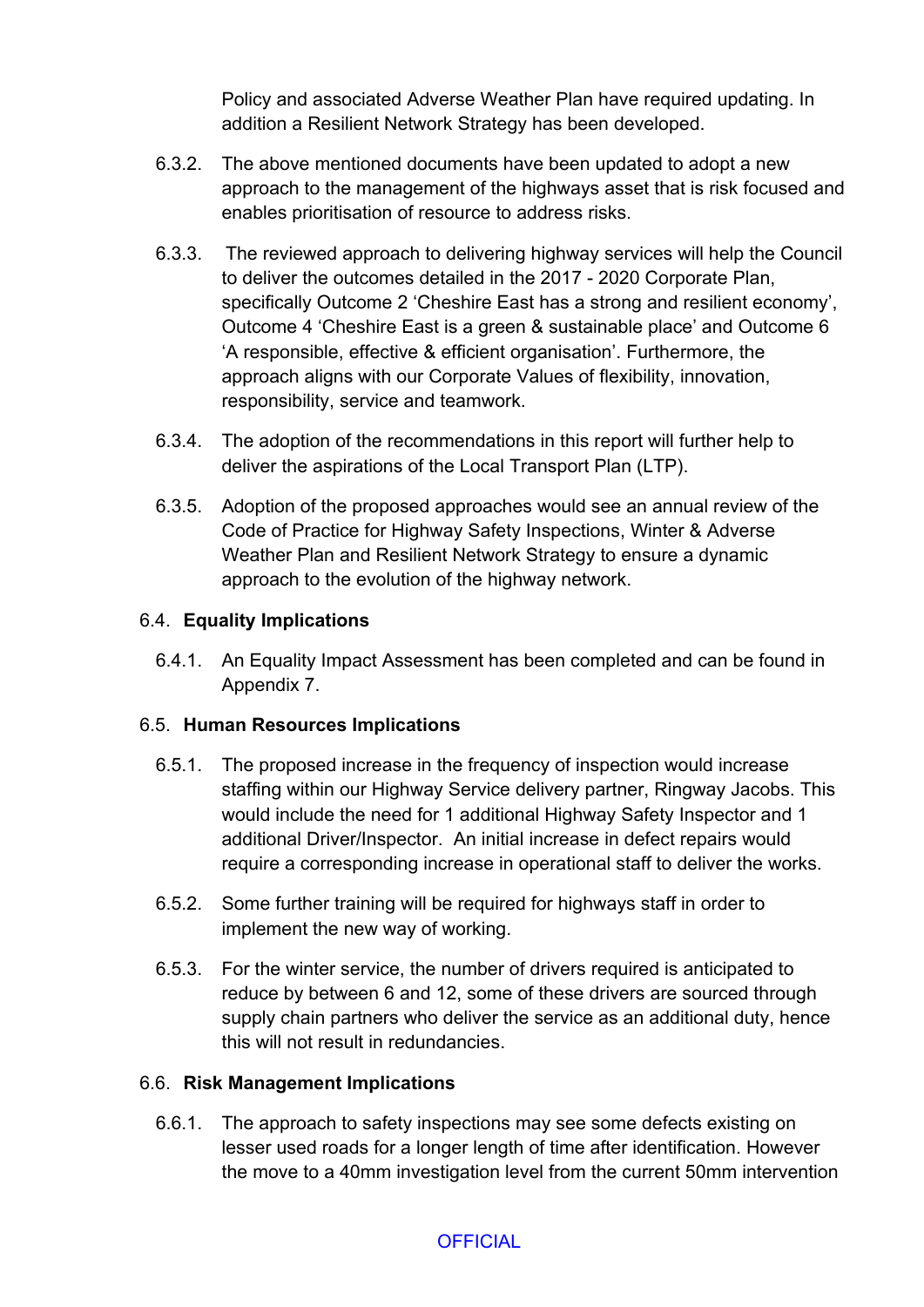level is likely to mitigate this and should reduce the overall risk to the travelling public.

- 6.6.2. The approach to winter service has seen the removal of some roads from the winter treatment routes and the addition of others, this has been undertaken in accordance with the guidance provided in The Code and thus has seen a risk based approach to the inclusion of roads to the treated network.
- 6.6.3. The removal of some roads from the winter treatment network could increase the risk of accidents on the network; however, the risk assessment process adopted should mean this is a manageable risk.
- 6.6.4. The application of road salt to a highway doesn't give an absolute guarantee that the road will remain free from ice and as such drivers should still drive to the weather conditions.
- 6.6.5. The reduction in winter fleet drivers is likely to result in less driver resilience during times of extreme weather.
- 6.6.6. A risk matrix relating to this report can be found in Appendix 8.

# 6.7. **Rural Communities Implications**

- 6.7.1. 57% of the Cheshire East highway network is classed as rural serving over half of our population. The rural highway network is vital to the economy of the Borough.
- 6.7.2. The risk based approach to highway maintenance sees resources prioritised by road usage, risk and nature of the network and as such lesser used low risk routes may receive lower prioritisation than busier high risk main routes.
- 6.7.3. The removal of some of the rural roads may make access to some rural businesses and communities difficult during snow and icing conditions; however, the proposed assessment of the removed roads for a grit bin could help to mitigate this.

## 6.8. **Implications for Children & Young People/Cared for Children**

6.8.1. The new way of working considers levels of service where facilities serving children and young people are located.

## 6.9. **Public Health Implications**

- 6.9.1. The new code of practice considers key infrastructure needs to promote sustainable modes of travel.
- 6.9.2. The new proposals also consider the LTP and as such look to reduce risks to walkers and cyclists and as such should reduce the risk of trips and falls.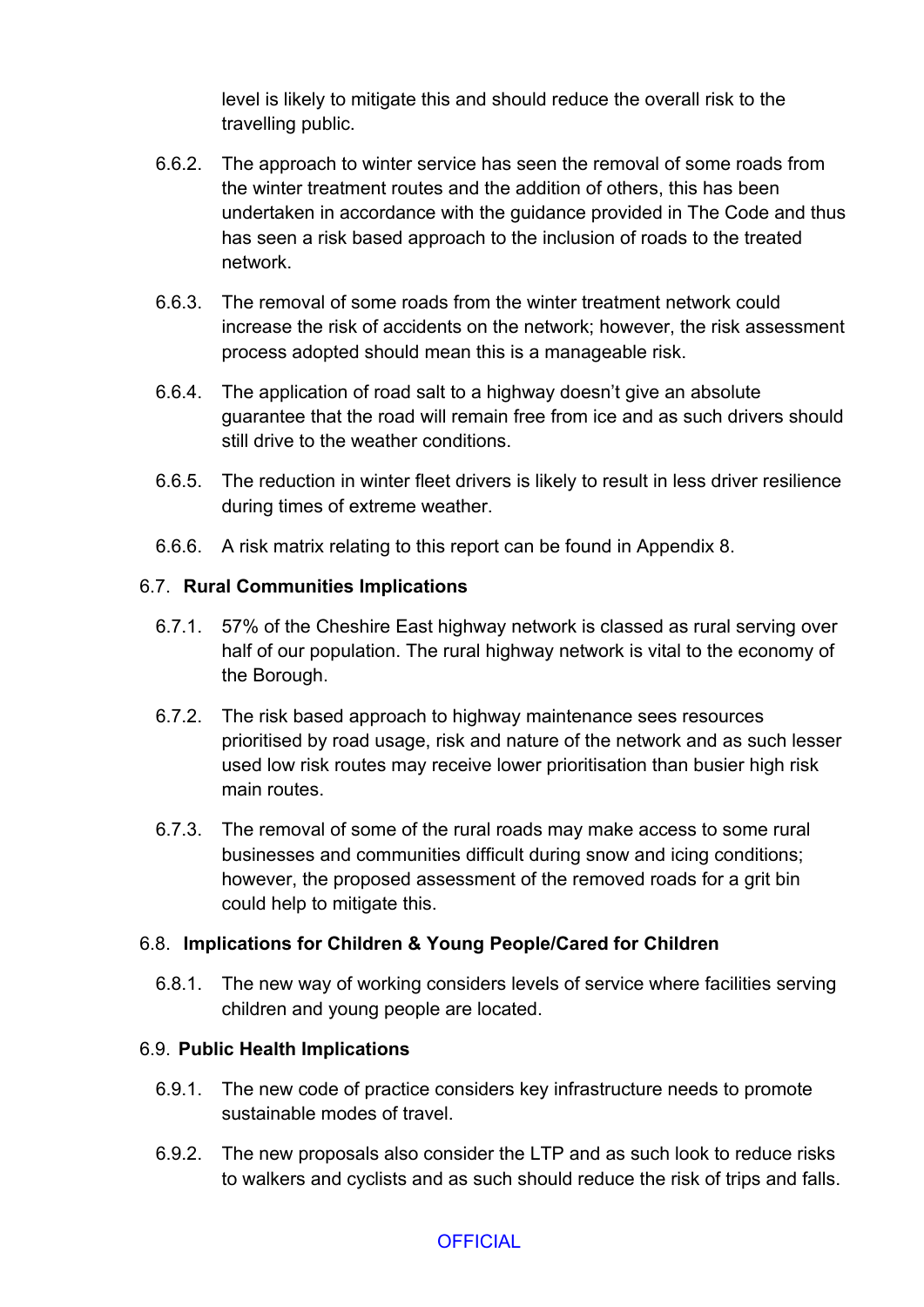## 6.10. **Climate Change Implications**

- 6.10.1. The suggested approach to WMHI could reduce the climate impact of the service area by helping the Council implement longer lasting highway repairs and hence use less construction materials.
- 6.10.2. A further climate impact reduction could be achieved as a result of reducing the amount of salt spread on the highway and the distances travelled by the gritting fleet.

## 6.11. **Ward Members Affected**

6.11.1. All wards and all ward members are affected by the implications of The Code.

# **7. Consultation & Engagement**

- 7.1. The approach to The Code has been discussed with the Environment and Regeneration Overview and Scrutiny Committee on the 18/06/18, 15/10/18, 15/07/19 and 21/01/20.
- 7.2. From 2nd July to 27th August 2018 Cheshire East Council consulted on a number of draft policies in relation to Highway Safety Inspections and Winter Service activities. Respondents were provided with a summary of the five documents listed below:
	- Draft Highways Inspection Policy
	- Draft Code of Practice for Highways Safety Inspections
	- Examples of the Old and New Inspection Process
	- Draft Winter and Adverse Weather Policy
	- Winter and Adverse Weather Plan Consultation 2018
- 7.3. The approach to community engagement was guided by the Council's Research and Consultation Team.
- 7.4. The details of the consultees can be found in Appendix 9.
- 7.5. The Well Managed Highways consultation was advertised through the Cheshire East Council website and through social media, paper copies were made available at all Cheshire East libraries and at key contact centres.
- 7.6. The consultation was pushed through social media and was pushed to 3583 Twitter accounts. The Council retweeted the consultation four times.
- 7.7. In total, 93 responses were received from a variety of interested parties including local residents, town/parish Councillors and voluntary/community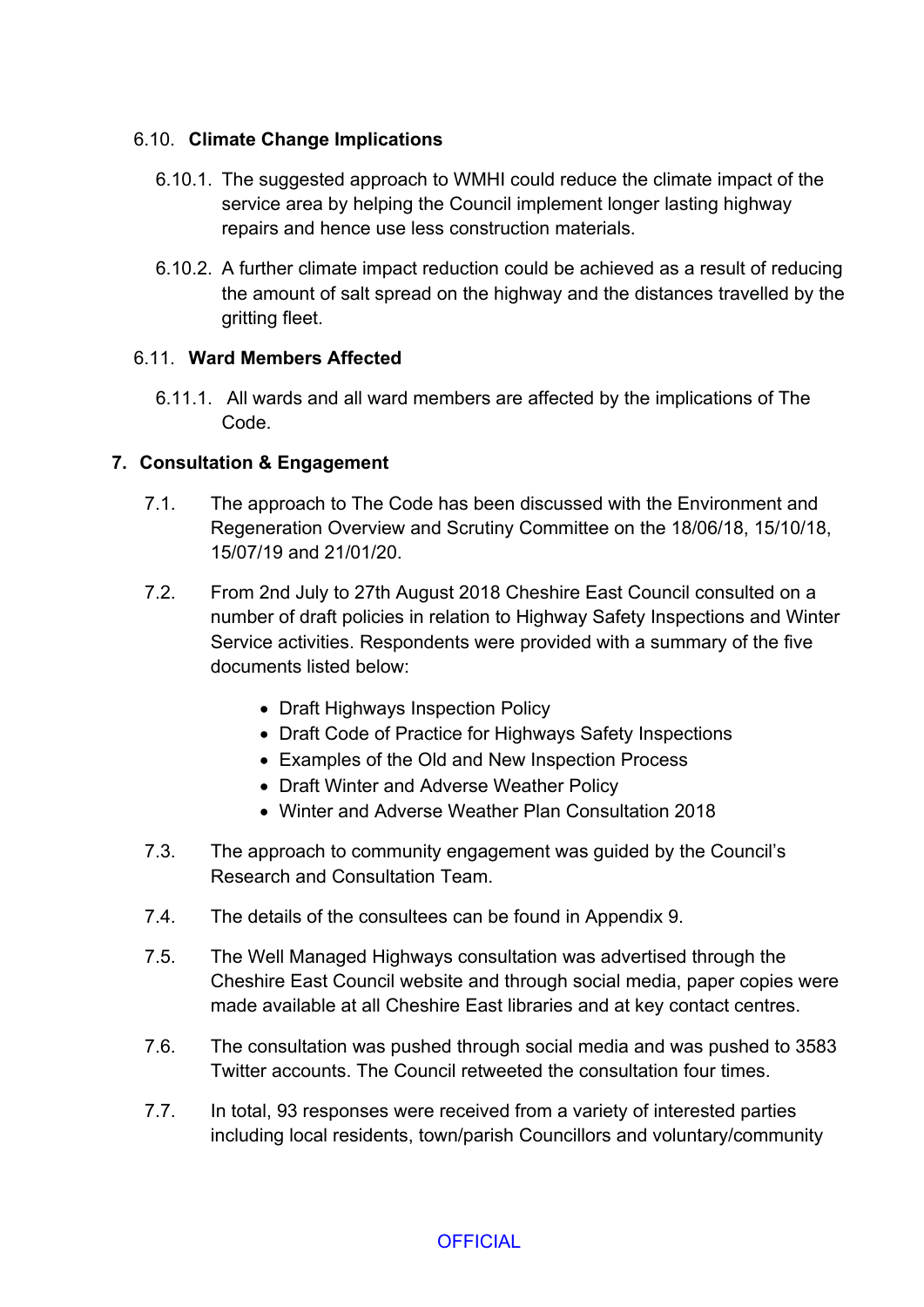organisations. A report on the public consultation can be found in Appendix 10.

7.8. As a result of the consultation with Environment Regeneration and Overview Scrutiny Committee and the public consultation. The following amendments were made to the documents and proposed ways of working:

## **Highway Inspection Code of Practice and Policy**

7.9. Further consideration was given to cyclists and motorcyclist, and investigatory levels in on carriageway cycle lanes were revised from 40mm to 20mm.

#### **Winter and Adverse Weather Plan**

- 7.10. More information was added to the document around self-help.
- 7.11. A scoring factor was added to the risk assessment process to consider the National Cycle Network.
- 7.12. Consideration is being given to the way the Council communicate during weather events.

#### **Resilient Highway Network**

- 7.13. An additional consultation was carried out with regards to the Resilient Network. Details of the consulted stakeholders can be found in Appendix 9.
- 7.14. A limited response to the Resilient Network consultation was received, with only 3 responses received through the consultation web page. However, further to a meeting held with the Lead Emergency Planning Officer comments were received from the emergency services.
- 7.15. Comments were also received from Highways England and as a result their emergency and planned diversion routes were added to the Resilient Network.

#### **Area Highway Groups**

7.16. At the Environment and Regeneration Overview and Scrutiny Comittee on 15/07/19 it was agreed that the proposed winter treatment network should be consulted on with the Area Highway Groups (AHG). As a result over the summer and early autumn each AHG was visited and given opportunity to comment on the roads that are proposed to be gritted in their areas. The AHGs suggested roads which they felt should be included on the treated network. The roads highlighted had the risk assessment process repeated and in some instances roads were added in. Details of these roads can be found in Appendix 11.